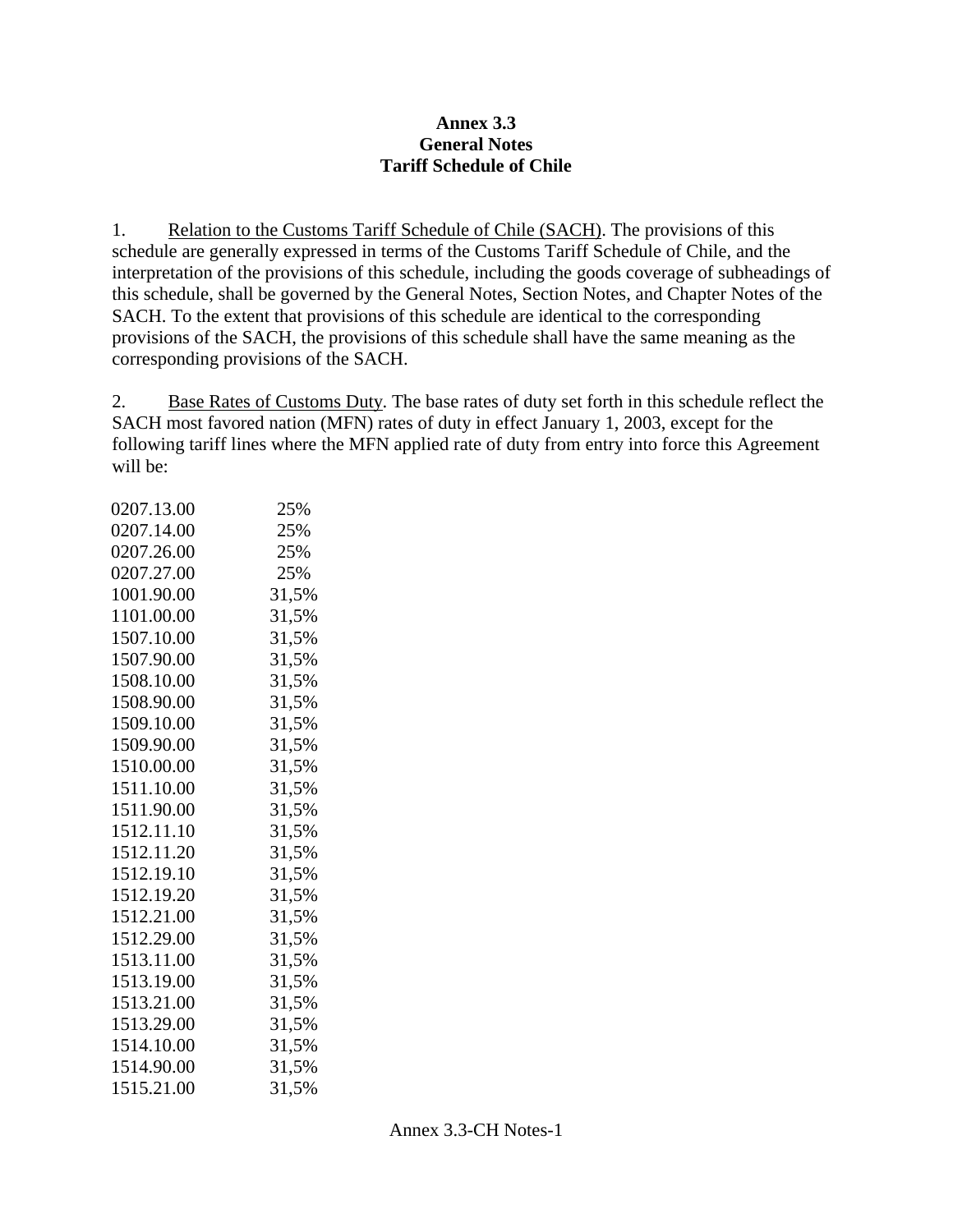| 1515.29.00 | 31,5% |
|------------|-------|
| 1515.50.00 | 31,5% |
| 1515.90.00 | 31,5% |
| 1701.11.00 | 98%   |
| 1701.12.00 | 98%   |
| 1701.91.00 | 98%   |
| 1701.99.00 | 98%   |

 $\overline{a}$ 

3. Section 0 of Customs Tariff Schedule of Chile. The headings of Section 0 of the SACH provided in the Tariff Schedule of Chile, includes the related Legal Notes of each heading, as cited therein, as well as the national Legal Notes provided for in that Section's heading, where applicable.

4. Staging. In addition to the staging categories listed in Annex 3.3, paragraph 1, this schedule contains staging categories P, O and V.

- (a) Duties on goods provided for in the items in staging category P shall be eliminated in three annual stages. On the date of entry into force of this Agreement, duties shall be reduced by 80 percent. Beginning January 1 of year two, duties shall be reduced by 90 percent. Such goods shall be duty free, effective January 1 of year three $^1$ .
- (b) Duties on goods provided for in the items in staging category O shall remain at base rates for years one through two. Beginning January 1 of year three, such goods shall be duty-free.
- (c) Duties on goods provided for in the items in staging category V shall remain at base rates for years one through six. Beginning January 1 of year seven, duties shall be reduced by 3.3 percent. Beginning January 1 of year eight, duties shall be reduced by 21.7 percent. Beginning January 1 of year nine, duties shall be reduced by 40.0 percent. Beginning January 1 of year 10, duties shall be reduced by 58.3 percent. Beginning January 1 of year 11, duties shall be reduced by 76.7 percent. Such goods shall be duty-free effective January 1 of year 12.

 $1$  If this Agreement enters into force before January 1 of 2004, the rate of duty for such goods shall be reduced by 70 percent in year one and shall be duty free effective January 1 of year four.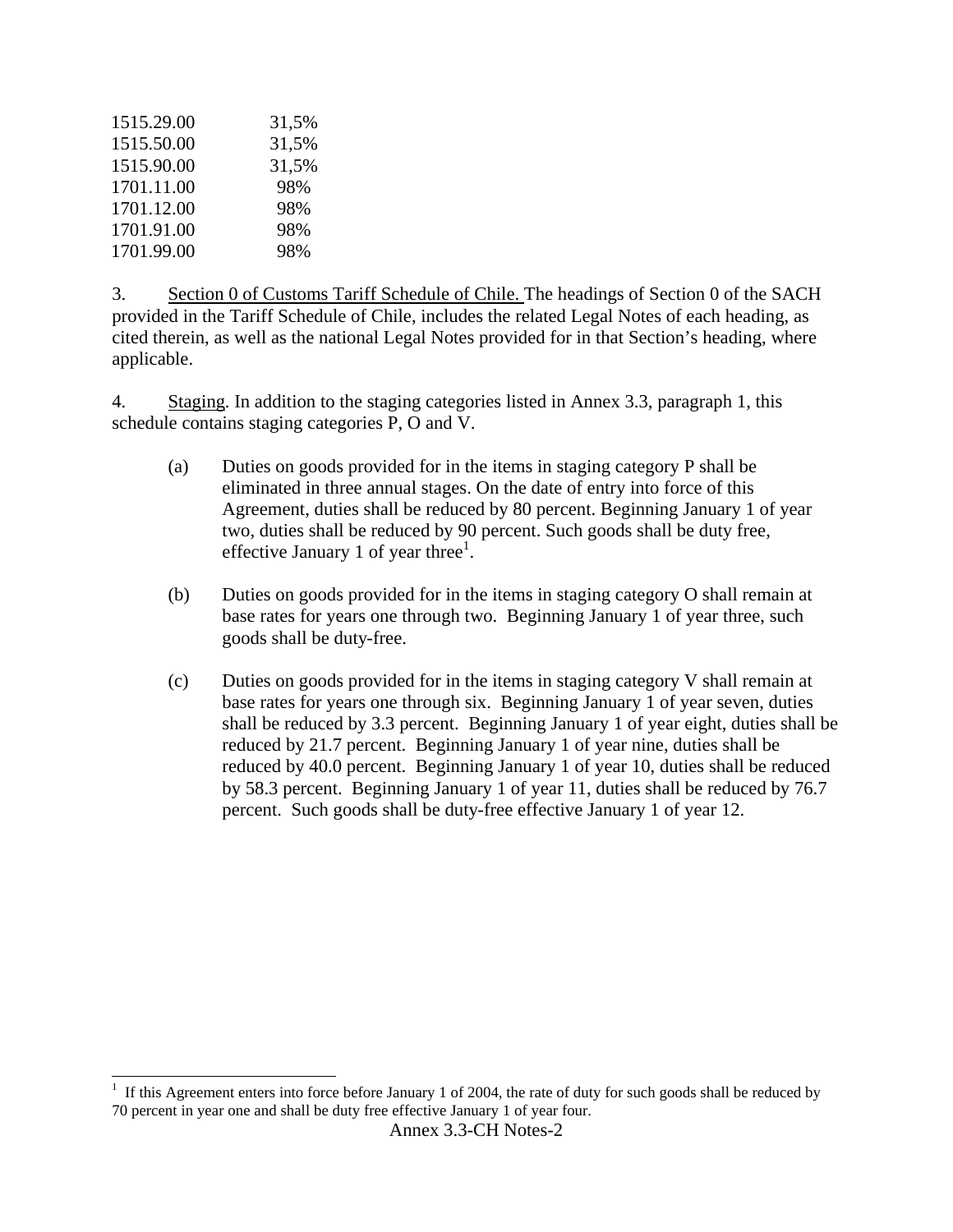# **ANNEX 1**

# *Beef*

1. (a) The aggregate quantity of goods entered under tariff lines listed in subparagraph (c) shall be free of duty in any calendar year specified herein, and shall not exceed the quantity specified below for each such year:

| Year         | Quantity      |  |
|--------------|---------------|--|
|              | (Metric tons) |  |
|              | 1,000         |  |
|              | 1,100         |  |
| $\mathbf{z}$ | 1,210         |  |
|              | unlimited     |  |

The quantities shall enter on a first-come, first-serve basis.

- (b) Duties on goods entered in aggregate quantities in excess of the quantities listed in subparagraph (a) shall be removed in accordance with the provisions of staging category B in Annex 3.3, paragraph 1(b).
- (c) Subparagraphs (a) and (b) reference SACH subheadings 0201.10, 0201.20, 0201.30, 0202.10, 0202.20 and 0202.30.

# *Chicken and Turkey*

2. (a) The aggregate quantity of goods entered under tariff lines listed in subparagraph (c) shall be free of duty in any calendar year specified herein, and shall not exceed the quantity specified below for each such year:

| Year           | Quantity      |  |
|----------------|---------------|--|
|                | (Metric tons) |  |
|                |               |  |
| $\overline{2}$ | 0             |  |
| 3              | 8,000         |  |
| 4              | 8,400         |  |
| 5              | 8,820         |  |
| 6              | 9,261         |  |
|                | 9,724         |  |
| 8              | 10,210        |  |
| 9              | 10,721        |  |
| 10             | unlimited     |  |

The quantities shall enter on a first-come, first-serve basis.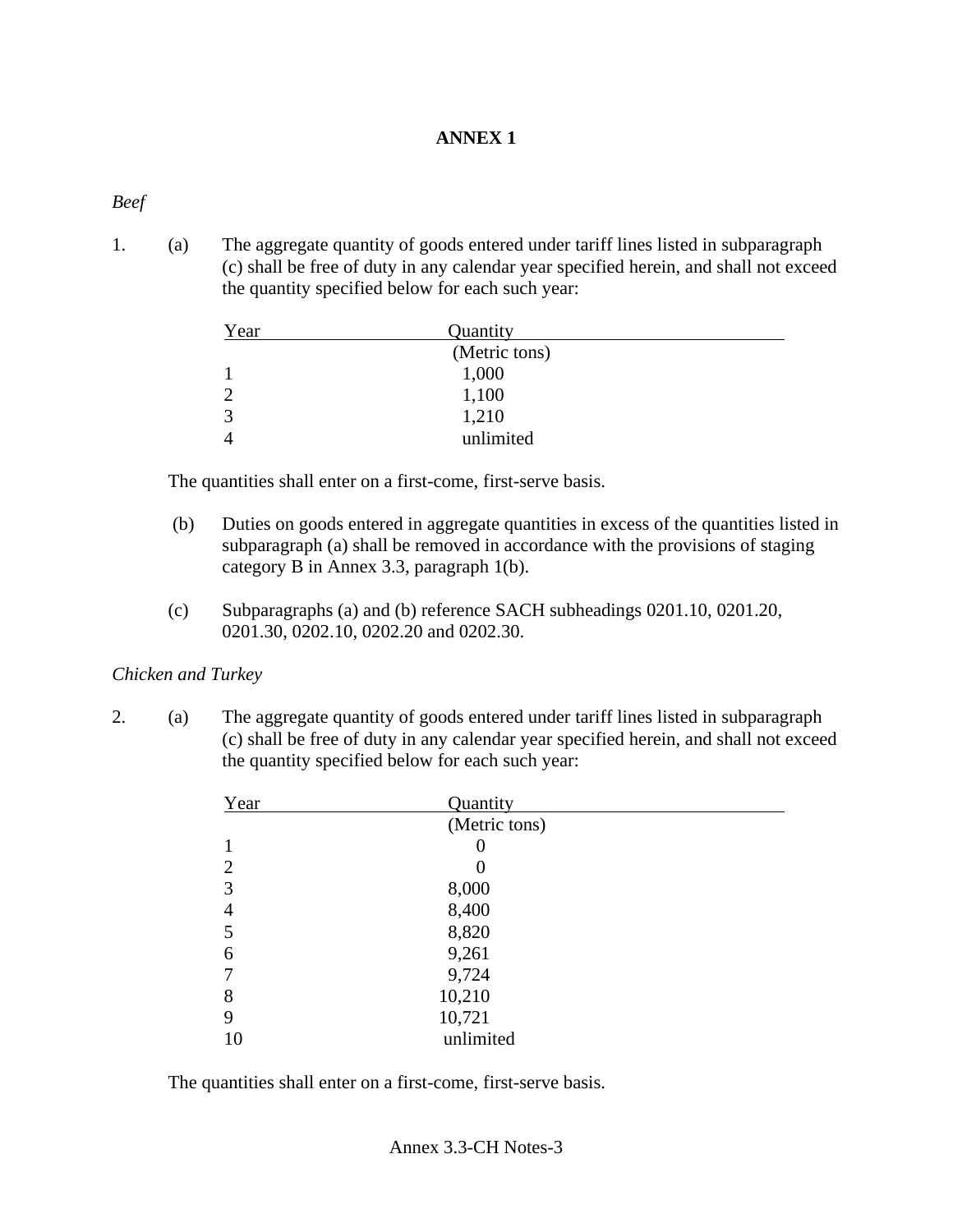- (b) Duties on goods entered in aggregate quantities in excess of the quantities listed in subparagraph (a) shall be removed in accordance with the provisions of staging category H in Annex 3.3, paragraph 1(h).
- (c) Subparagraphs (a) and (b) reference SACH subheadings 0207.13, 0207.14, 0207.26 and 0207.27.

# *Wheat, wheat flour, vegetable oils*

3. For goods in SACH tariff lines 1001.90.00, 1101.00.00, 1507.10.00, 1507.90.00, 1508.10.00, 1508.90.00, 1509.10.00, 1509.90.00, 1510.00.00, 1511.10.00, 1511.90.00, 1512.11.10, 1512.11.20, 1512.19.10,1512.19.20, 1512.21.00, 1512.29.00, 1513.11.00, 1513.19.00, 1513.21.00, 1513.29.00, 1514.10.00, 1514.90.00, 1515.21.00, 1515.29.00, 1515.50.00, and 1515.90.00, respectively, the following additional commitments shall apply.

- (a) Chile's customs duty shall be no higher than the rate of duty as set out in this Schedule.
- (b) In the event that Chile applies a mechanism that results in a customs duty that is below the rate of duty set out under subparagraph (a), Chile's customs duty applied to U.S. imports shall be the lesser of the prevailing customs duty applied on an MFN basis, or the customs duty applied to any other imports under any preferential arrangement.

### *Sugar*

- 4. (a) Duties on goods listed in subparagraph (c) shall be removed in accordance with the provisions of staging category G in Annex 3.3, subparagraph  $1(g)$ .
	- (b) Preferential tariff treatment under subparagraph (a) shall be accorded to a quantity of goods equal to the amount of the United States' trade surplus, by volume, from all sources in the following subheadings: HS1701.11, HS1701.12, HS1701.91, and HS1701.99. The United States' trade surplus will be calculated using the most recent annual data available.
	- (c) The provisions in subparagraph (a) refer to the tariff lines in the SACH and the equivalent tariff lines in the HTSUS, for the following tariff lines:

# **SACH Article description HTSUS (8-digit)**

- 1701.11 Cane or beet sugar and chemically pure sucrose, in solid form; Raw cane sugar, not containing added flavoring or coloring matter
- 1701.12 Cane or beet sugar and chemically pure sucrose, in solid form; Raw beet sugar, not containing added flavoring or coloring matter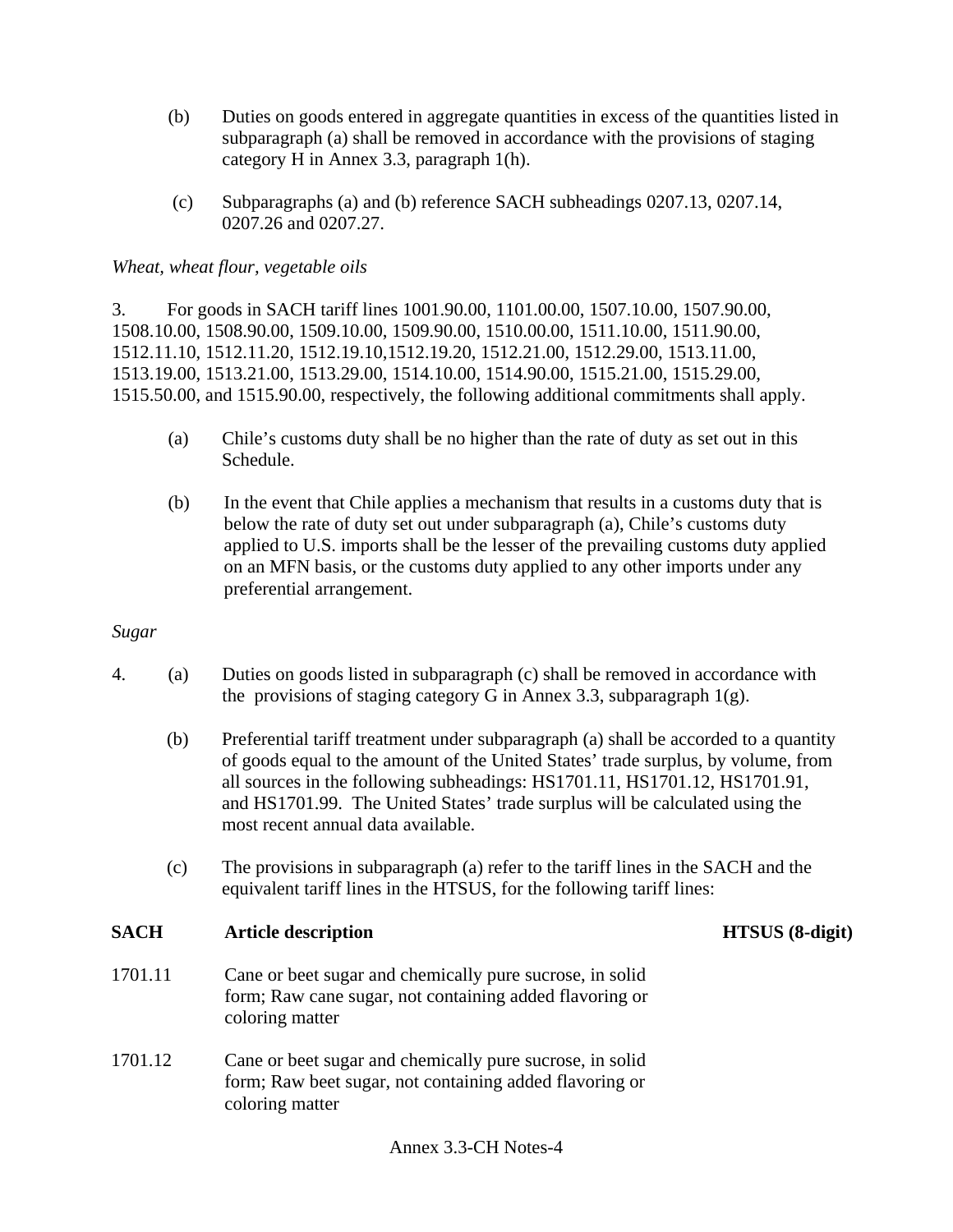| 1701.91    | Cane or beet sugar and chemically pure sucrose, in solid<br>form; Other, containing added coloring, or added flavoring<br>matter.                                                                                              |            |
|------------|--------------------------------------------------------------------------------------------------------------------------------------------------------------------------------------------------------------------------------|------------|
| 1701.99    | Cane or beet sugar and chemically pure sucrose, in solid<br>form; Other                                                                                                                                                        |            |
| 1702.90.aa | Cane/beet sugars $\&$ syrups (incl. invert sugar) and other<br>sugar syrup blends, containing at least 50% by weight of<br>fructose, w/soluble non-sugar solids equal to 6% or less by<br>weight of total soluble solids.      | 1702.90.20 |
|            | Note: Cane/beet sugar contained in this article will be<br>subject to the tariff treatment applicable according to<br>heading 1701 of the Chilean tariff schedule.                                                             |            |
| 1702.90.bb | Blended syrups described in add. US note 4 to chap. 17.                                                                                                                                                                        | 1702.90.58 |
|            | Note: Cane/beet sugar contained in this article will be<br>subject to the tariff treatment applicable according to<br>heading 1701 of the Chilean tariff.                                                                      |            |
| 1702.90.cc | Articles containing over 65% by dry wt. sugar, described in<br>add. U.S note 2 to Ch.17.                                                                                                                                       | 1702.90.68 |
|            | Note: Cane/beet sugar contained in this article will be<br>subject to the tariff treatment applicable according to<br>heading 1701 of the Chilean tariff schedule.                                                             |            |
| 2106.90.aa | Syrups derived from cane/beet sugar containing added<br>coloring but not added flavoring.                                                                                                                                      | 2106.90.46 |
|            | Note: Cane/beet sugar contained in this article will be<br>subject to the tariff treatment applicable according to<br>heading 1701 of the Chilean tariff schedule.                                                             |            |
| 2106.90.ee | Blended syrups described in add US note 4 to chapter 17.<br>Note: Cane/beet sugar contained in this article will be<br>subject to the tariff treatment applicable according to<br>heading 1701 of the Chilean tariff schedule. | 2106.90.91 |
| 2106.90.ff | Food preps, nesoi, articles containing over 65% by dry<br>weight of sugar described in additional U.S. note 2 to<br>chapter 17.                                                                                                | 2106.90.94 |
|            | Note: Cane/beet sugar contained in this article will be<br>subject to the tariff treatment applicable according to<br>heading 1701 of the Chilean tariff schedule.                                                             |            |
|            | Annex 3.3-CH Notes-5                                                                                                                                                                                                           |            |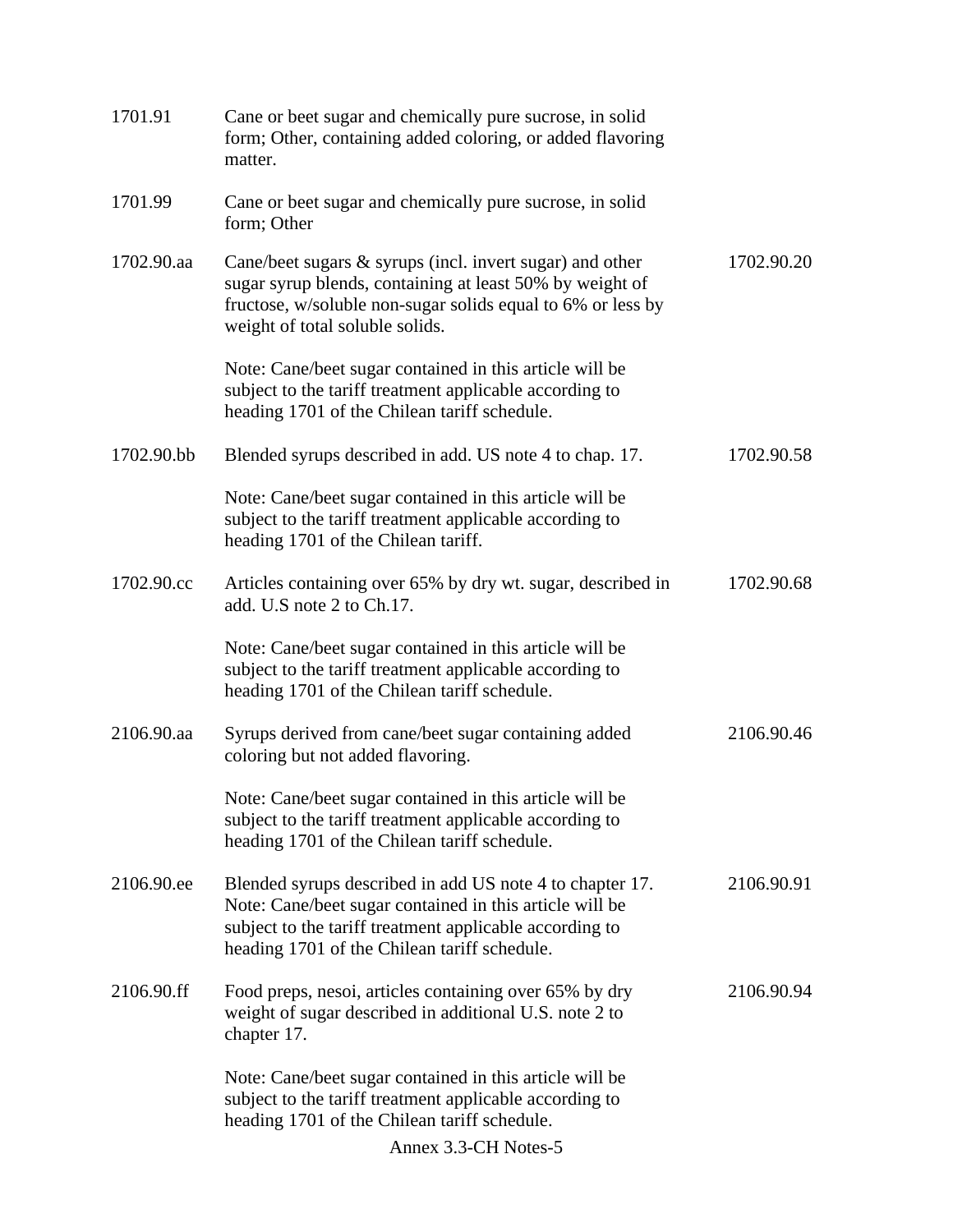# *Sugar-Containing Products*

| 5.          | (a)        | Duties on goods listed in subparagraph (c) shall be removed in accordance with<br>the provisions of staging category G in Annex 3.3, subparagraph $1(g)$ .                                                                 |                                                                                                                                                                           |  |
|-------------|------------|----------------------------------------------------------------------------------------------------------------------------------------------------------------------------------------------------------------------------|---------------------------------------------------------------------------------------------------------------------------------------------------------------------------|--|
|             | (b)        | all sources in the following goods: HS1702.20, HS1702.30, HS1702.90,<br>HS1806.10, HS2101.12, HS2101.20, and HS210690. The United States' trade<br>surplus will be calculated using the most recent annual data available. | Preferential tariff treatment under subparagraph (a) shall be accorded to a quantity<br>of goods equal to the amount of the United States' trade surplus, by volume, from |  |
|             | (c)        | The provisions in subparagraph (a) refer to the tariff lines in the SACH and the<br>equivalent tariff lines in the HTSUS, for the following tariff lines:                                                                  |                                                                                                                                                                           |  |
| <b>SACH</b> |            | <b>Article description</b>                                                                                                                                                                                                 | <b>HTSUS</b> (8-digit)                                                                                                                                                    |  |
|             | 1702.20.aa | Maple sugar and syrup, blended, described in add.<br>US note 4 to chapter 17.                                                                                                                                              | 1702.20.28                                                                                                                                                                |  |
|             | 1702.30.aa | Glucose $\&$ glucose syrup not containing fructose or<br>containing in dry state less than 20% by weight of<br>fructose; described in additional U.S. note 4 to<br>chapter 17.                                             | 1702.30.28                                                                                                                                                                |  |
|             | 1702.40.aa | Glucose $\&$ glucose syrup containing in the dry state<br>at least 20% but less than 50% by weight of fructose;<br>described in additional U.S. note 4 to chapter 17.                                                      | 1702.40.28                                                                                                                                                                |  |
|             | 1702.60.aa | Other fructose $\&$ fructose syrup containing in dry<br>state >50% by wt. of fructose described in additional<br>U.S. note 4 to chapter 17.                                                                                | 1702.60.28                                                                                                                                                                |  |
|             | 1704.90.aa | Sugar confectionery, not containing cocoa,<br>containing over 65% by dry weight of sugar<br>described in U.S. note 2 to chapter 17.                                                                                        | 1704.90.68                                                                                                                                                                |  |
|             | 1704.90.bb | Sugar confectionery, not containing cocoa,<br>containing over 10% by dry wt. of sugar described in<br>add. US note 3 to chapter 17.                                                                                        | 1704.90.78                                                                                                                                                                |  |
|             | 1806.10.aa | Cocoa powder, containing less than 65% by dry wt.<br>sugar                                                                                                                                                                 | 1806.10.15                                                                                                                                                                |  |
|             | 1806.10.bb | Cocoa powder, containing over 65% by dry wt of<br>sugar, described in add US note 2 to chapter 17.                                                                                                                         | 1806.10.28                                                                                                                                                                |  |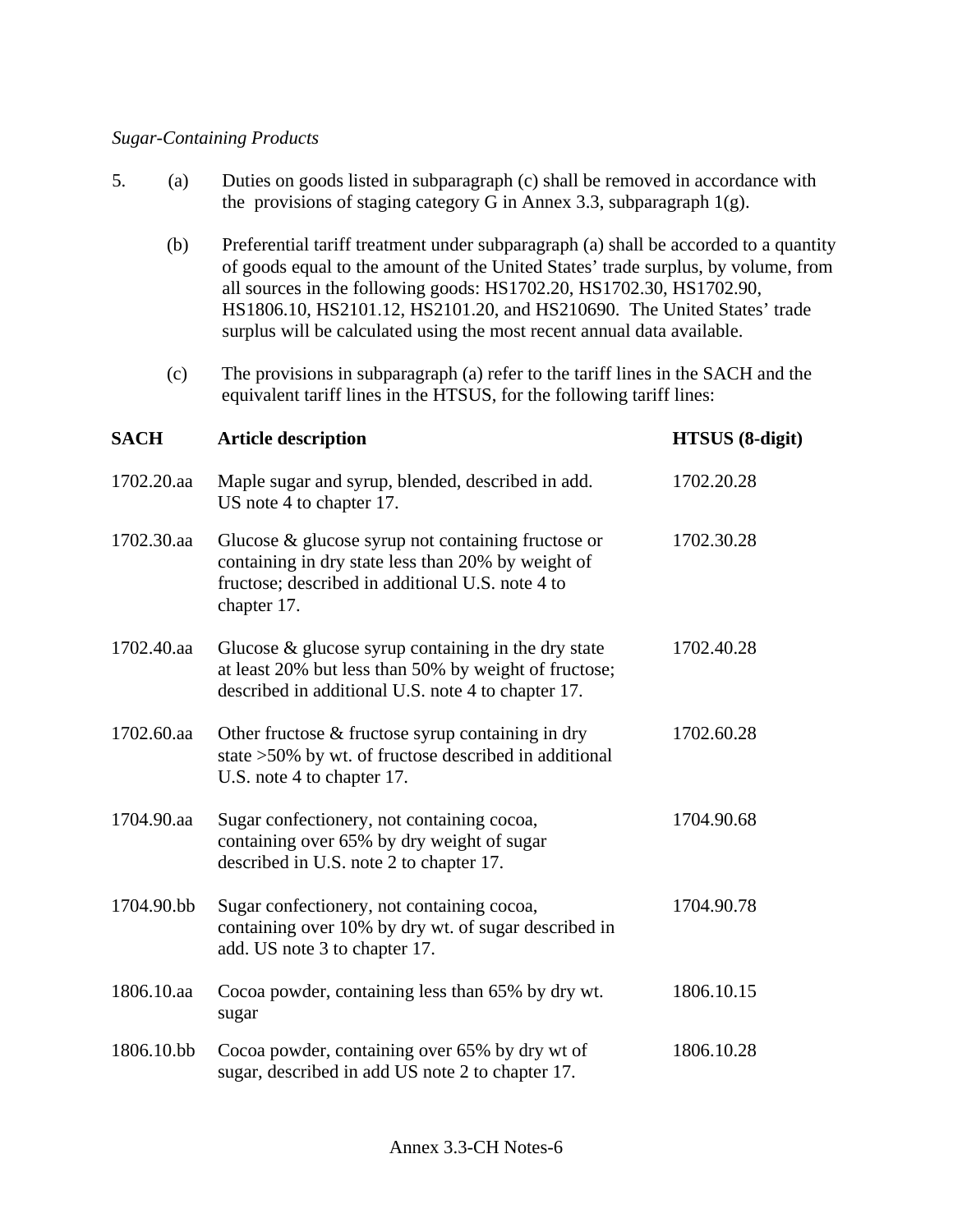| 1806.10.cc | Cocoa powder, other, containing over 65% but less<br>than 90% by dry weight of sugar.                                                                                                          | 1806.10.38 |
|------------|------------------------------------------------------------------------------------------------------------------------------------------------------------------------------------------------|------------|
| 1806.10.dd | Cocoa powder, containing 90% or more by dry wt of<br>sugar, described in add US note 2 to chapter 17.                                                                                          | 1806.10.55 |
| 1806.10.ee | Cocoa powder, containing 90% or more by dry wt of<br>sugar.                                                                                                                                    | 1806.10.75 |
| 1806.20.aa | Chocolate/oth preps with cocoa, over 2kg but not<br>over 4.5 kg, containing over 65% by dry wt of sugar,<br>described in add US note 2 to chapter 17.                                          | 1806.20.73 |
| 1806.20.bb | Chocolate/oth preps with cocoa, over 2kg but not<br>over 4.5 kg, containing over 10% by dry wt of sugar,<br>described in add US note 3 to chapter 17.                                          | 1806.20.77 |
| 1806.20.cc | Blended syrups w/chocolate or cocoa, o/2kg but not<br>over 4.5 kg, not over 65% sugar, described in<br>additional U.S. note 4 to chapter 17.                                                   | 1806.20.94 |
| 1806.20.dd | Chocolate and preps w/cocoa, o/2kg but n/o 4.5 kg,<br>containing over 10% by dry weight of sugar,<br>described in additional U.S. note 3 to chapter 17.                                        | 1806.20.98 |
| 1806.90.aa | Blended syrups w/chocolate or cocoa, nesoi,<br>described in additional U.S. note 4 to chapter 17.                                                                                              | 1806.90.39 |
| 1806.90.bb | Chocolate and preps w/cocoa, containing over 65%<br>by dry weight of sugar, described in additional U.S.<br>note 2 to chapter 17.                                                              | 1806.90.49 |
| 1806.90.cc | Chocolate and preps w/cocoa, nesoi, containing over<br>10% by dry weight of sugar, described in additional<br>U.S. note 3 to chapter 17.                                                       | 1806.90.59 |
| 1901.20.aa | Mixes and doughs for the prep of bakers wares of<br>heading 1905, containing over 65% by weight of<br>sugar, not put up for retail sale, described in<br>additional U.S. note 2 to chapter 17. | 1901.20.25 |
| 1901.20.bb | Mixes for bakers' wares, containing over 65% by<br>weight of sugar not retail, described in additional<br>U.S. note 2 to chapter 17.                                                           | 1901.20.60 |
| 1901.90.aa | Food preps of flour, etc., nesoi, containing over 65%<br>by weight of sugar, described in additional U.S. note<br>2 to chapter 17.                                                             | 1901.90.54 |
|            | Annex 3.3-CH Notes-7                                                                                                                                                                           |            |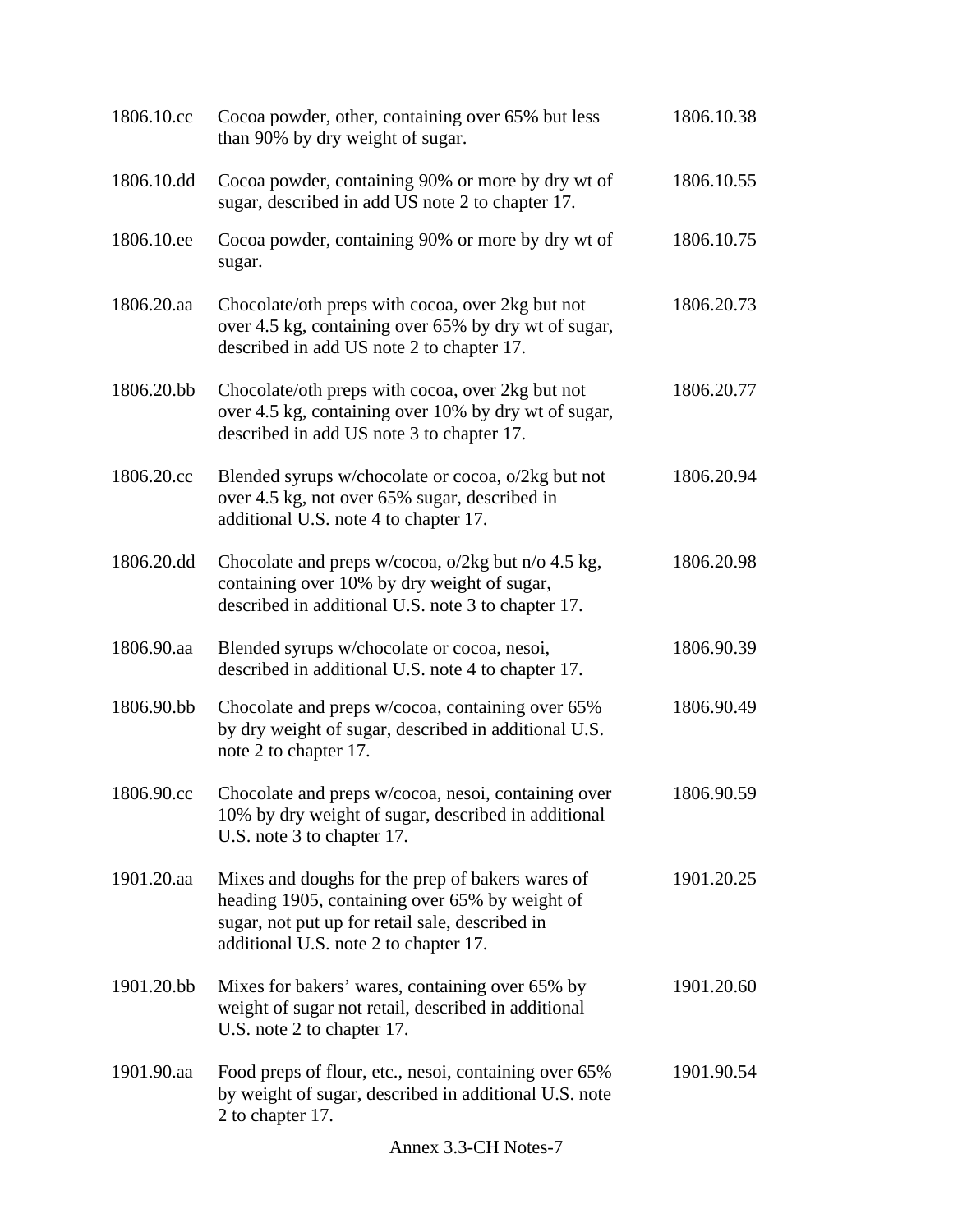| 1901.90.bb | Food preps of flour, etc., nesoi, containing over 10%<br>by weight of sugar, described in additional U.S. note<br>3 to chapter 17.                                                                   | 1901.90.58 |
|------------|------------------------------------------------------------------------------------------------------------------------------------------------------------------------------------------------------|------------|
| 2101.12.aa | Preparations with the basis of extracts, essences and<br>concentrates or with a basis of coffee, blended<br>syrups described in additional U.S. note 4 to chapter<br>17.                             | 2101.12.38 |
| 2101.12.bb | Preparations with the basis of extracts, essences and<br>concentrates or with a basis of coffee, containing<br>over 65% by dry weight of sugar described in<br>additional U.S. note 2 to chapter 17. | 2101.12.48 |
| 2101.12.cc | Preparations with the basis of extracts, essences and<br>concentrates or with a basis of coffee, containing<br>over 10% by dry weight of sugar described in<br>additional U.S. note 3 to chapter 17. | 2101.12.58 |
| 2101.20.aa | Extract/essence/concentrate or w/basis of tea or mate<br>Blended syrups described in additional U.S. note 4 to<br>chapter 17.                                                                        | 2101.20.38 |
| 2101.20.bb | Extract/essence/concentrate or w/basis of tea or<br>mate, containing over 65% by dry weight of sugar,<br>described in additional U.S. note 2 to chapter 17.                                          | 2101.20.48 |
| 2101.20.cc | Extract/essence/concentrate or w/basis of tea or<br>mate, containing over 10% by dry weight of sugar,<br>described in additional U.S. note 3 to chapter 17.                                          | 2101.20.58 |
| 2103.90.aa | Mixed condiments and mixed seasonings, described<br>in add US note 3 to chapter 21.                                                                                                                  | 2103.90.78 |
| 2106.90.bb | Blended syrups, nesoi, o/10% milk solids, described<br>in additional U.S. note 4 to chapter 17.                                                                                                      | 2106.90.72 |
| 2106.90.cc | Food preps, nesoi, o/10% milk solids, containing<br>over 65% by dry weight of sugar, described in<br>additional U.S. note 2 to chapter 17.                                                           | 2106.90.76 |
| 2106.90.dd | Food preps, nesoi, o/10% milk solids, containing<br>over 10% by dry weight of sugar, described in<br>additional U.S. note 3 to chapter 17.                                                           | 2106.90.80 |
| 2106.90.gg | Food preps, nesoi, n/o 10% milk solids, containing<br>over 10% by dry weight of sugar, described in<br>additional U.S. note 3 to chapter 17.                                                         | 2106.90.97 |
|            | Annex 3.3-CH Notes-8                                                                                                                                                                                 |            |